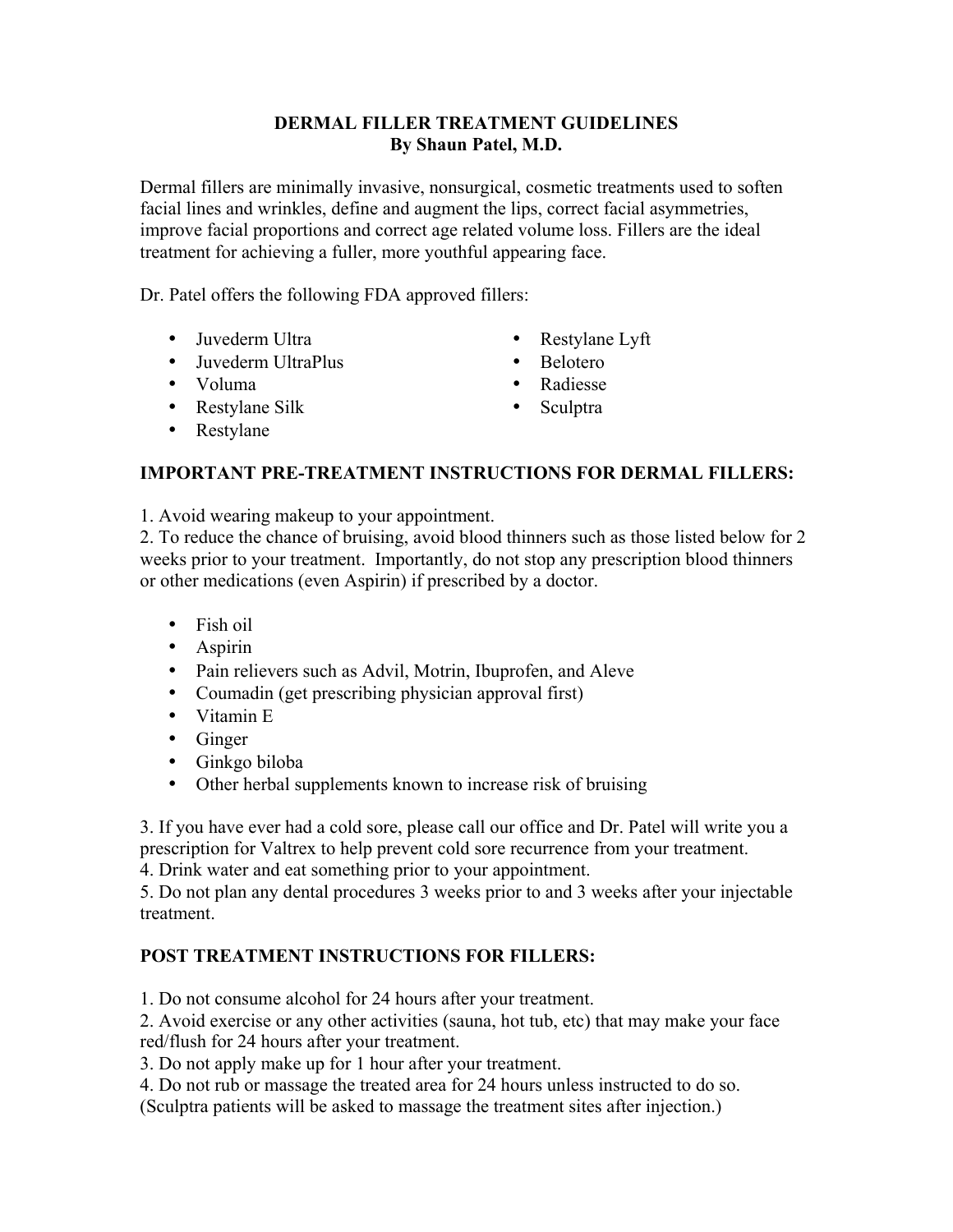# **SIDE EFFECTS FROM DERMAL FILLERS:**

The intensity and duration of your side effects depends on the treatment aggressiveness and your individual healing characteristics, but usually can last up to a week after treatment.

Here are the 4 most common side effects.

**Swelling:** Usually the worst swelling is seen the first morning after treatment. It usually resolves after a few days but this may take up to a week. You can minimize swelling by doing the following.

- Apply cold compresses to the treatment area for 10 minutes every hour.
- Use as many pillows as you can tolerate to keep your head elevated while sleeping on the first night after the treatment.
- Take Arnica Montana and/or Bromelain supplements.

**Redness:** The treatment sites will be red immediately after the treatment and makeup can be applied 1 hour after the treatment to minimize the appearance of this redness.

**Bruising:** Bruising is possible with any injectable treatment including dermal fillers. The bruising will resolve as all bruises do. It make take 7-10 days for the bruising to resolve completely. Dr. Patel offers all of his filler patients complementary laser bruise treatments to help expedite resolution of the bruising.

**Tenderness/pain:** You make take Tylenol or Advil after the procedure to help with any pain.

# **FREQUENTLY ASKED QUESTIONS ABOUT FILLERS:**

## **How do dermal fillers work?**

Most fillers such as Juvederm and Restylane are made of hyaluronic acid, a normal component of our skin. These fillers work by adding volume to facial tissue. Radiesse is made of calcium hydroxyapatite and Sculptra is made of PLLA. Both Radiesse and Sculptra are biostimulatory fillers, meaning they stimulate your body to produce its own collagen.

## **How many treatments are recommended for optimal results?**

This depends on your particular needs. Your face tell the doctor how much filler is required. The more severe the volume loss, the more filler will be required. Treatments are often spread out over multiple sessions. Once the desired result is achieved, Dr. Patel usually sees patients every 9-12 months for maintenance of results.